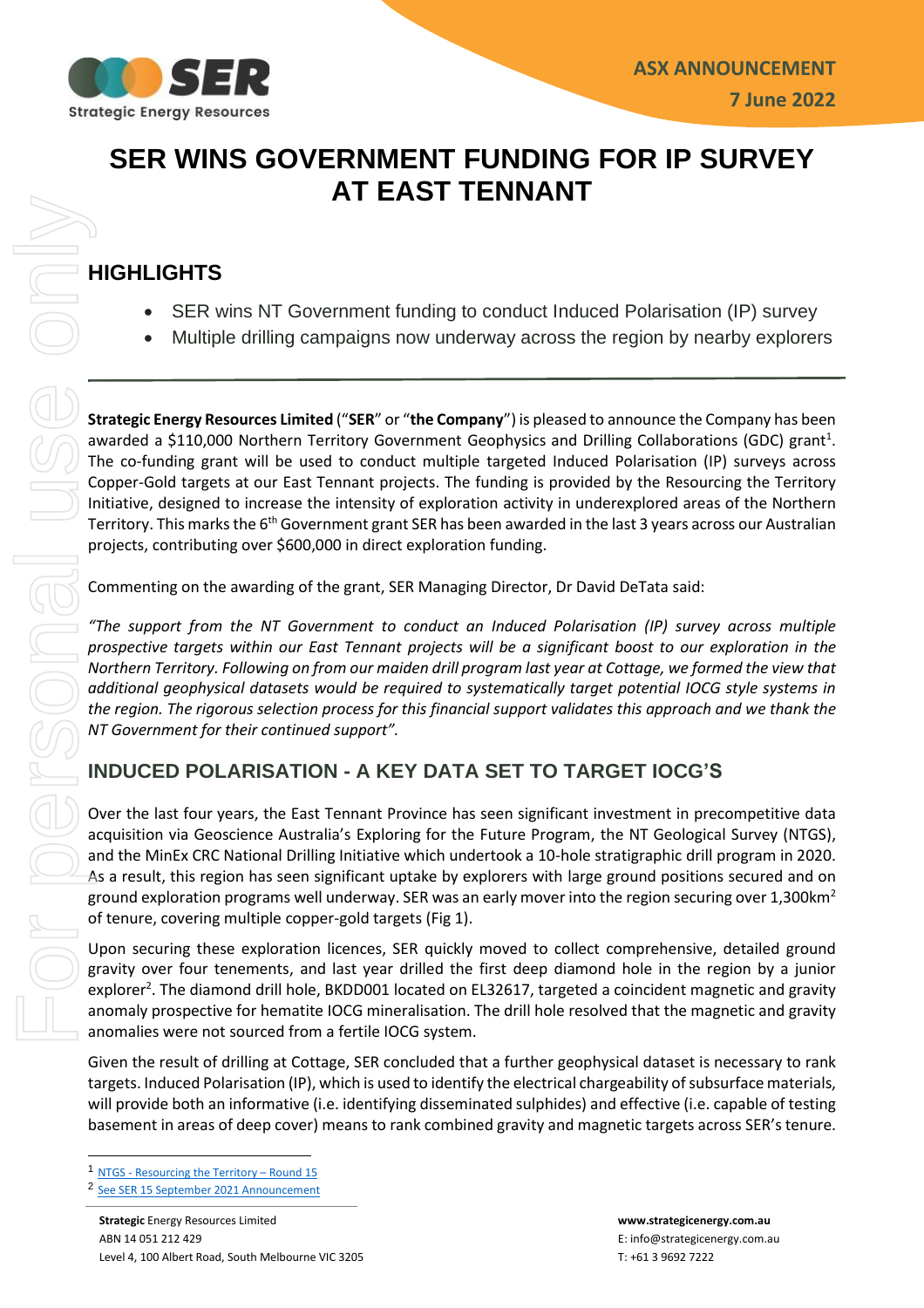**7 June 2022**



*Figure 1: SER's East Tennant Projects and the location of targets for the proposed Induced Polarisation (IP) survey* 

The proposed IP/Resistivity survey will collect data over SER drill hole BKDD001 and the MinEx CRC drill hole, NDIBK009 which now forms part of SER tenure on EL32809. The surveying of anomalies that have previously been drill tested (and had significant petrophysical and geochemical data collected) will allow for known geological constraints to be used in interpreting the data, providing an invaluable case study and calibration reference. These comparisons will then be used to better understand the IP/Resistivity data obtained for the magnetic and/or gravity targets previously identified and assist in the ranking of drill targets for follow up testing.

In the past year significant on ground exploration programs have commenced across the highly prospective East Tennant region. This includes the completion of an Induced Polarisation survey and preparations for drilling over Middle Island Resources (ASX:MDI) Crosswinds Copper Prospect where significant surface copper oxide mineralisation was discovered over an extended strike length in a table drain cutting<sup>3</sup>. Greenvale Mining Limited (ASX:GRV) has completed an initial drill program at Twin Peaks and is set to commence a further drill program at the Leichhardt and Banks IOCG Prospects<sup>4</sup>, while Inca Minerals (ASX: ICG) recently announced the intersection of a wide interval of zoned haematite and magnetite IOCG-style alteration at Mount Lamb<sup>5</sup>. SER continues to monitor the results from ongoing drill programs in the region as preparations are made to conduct the proposed IP survey later this year.

3 [See MDI 2 June 2022](https://cdn-api.markitdigital.com/apiman-gateway/CommSec/commsec-node-api/1.0/event/document/1410-02528014-7J15P9QBRHM8QTBRJ8TB3J76ME/pdf?access_token=0007McEhn7TaMvChAsWkbFlZAXKB) Announcement

<sup>4</sup> [See GRV 6 June 2022](https://cdn-api.markitdigital.com/apiman-gateway/CommSec/commsec-node-api/1.0/event/document/1410-02528778-6T02EG6KCR6HQ9S8PJ5K73BKMC/pdf?access_token=0007McEhn7TaMvChAsWkbFlZAXKB) Announcement

<sup>5</sup> [See ICG 6 June 2022](https://cdn-api.markitdigital.com/apiman-gateway/CommSec/commsec-node-api/1.0/event/document/1410-02528963-4PV631EEMMC4R1RRPHEF9VIQCP/pdf?access_token=0007McEhn7TaMvChAsWkbFlZAXKB) Announcement